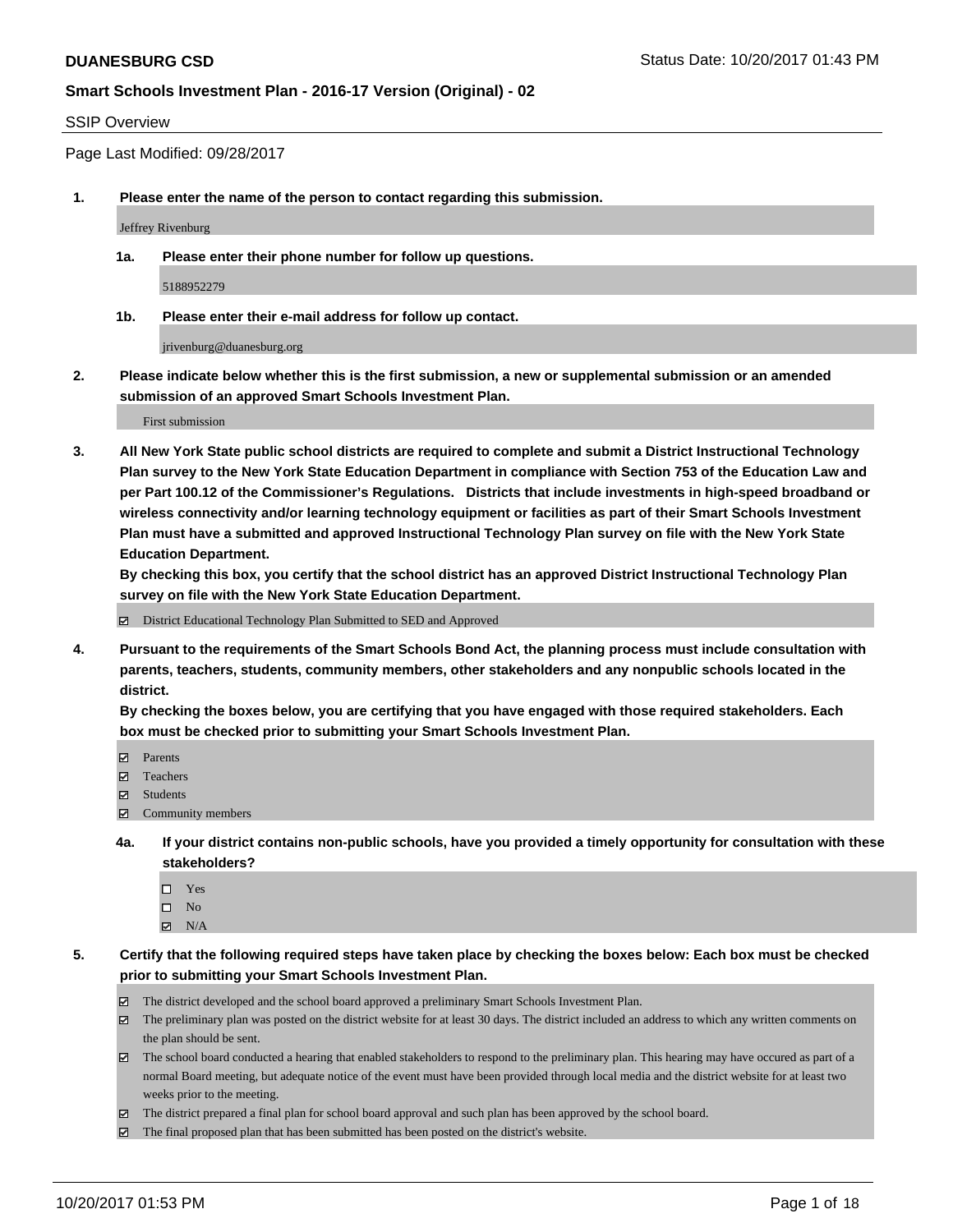### SSIP Overview

Page Last Modified: 09/28/2017

**5a. Please upload the proposed Smart Schools Investment Plan (SSIP) that was posted on the district's website, along with any supporting materials. Note that this should be different than your recently submitted Educational Technology Survey. The Final SSIP, as approved by the School Board, should also be posted on the website and remain there during the course of the projects contained therein.**

Computer Technology - Beyond 2016.pdf The Future of Technology at Duanesburg Central School (1).pdf

**5b. Enter the webpage address where the final Smart Schools Investment Plan is posted. The Plan should remain posted for the life of the included projects.**

http://duanesburg.org/district/SmartSchoolsPlan.pdf

**6. Please enter an estimate of the total number of students and staff that will benefit from this Smart Schools Investment Plan based on the cumulative projects submitted to date.**

850

**7. An LEA/School District may partner with one or more other LEA/School Districts to form a consortium to pool Smart Schools Bond Act funds for a project that meets all other Smart School Bond Act requirements. Each school district participating in the consortium will need to file an approved Smart Schools Investment Plan for the project and submit a signed Memorandum of Understanding that sets forth the details of the consortium including the roles of each respective district.**

 $\Box$  The district plans to participate in a consortium to partner with other school district(s) to implement a Smart Schools project.

**8. Please enter the name and 6-digit SED Code for each LEA/School District participating in the Consortium.**

| <b>Partner LEA/District</b> | <b>ISED BEDS Code</b> |
|-----------------------------|-----------------------|
| (No Response)               | (No Response)         |

**9. Please upload a signed Memorandum of Understanding with all of the participating Consortium partners.**

(No Response)

**10. Your district's Smart Schools Bond Act Allocation is:**

\$661,917

**11. Enter the budget sub-allocations by category that you are submitting for approval at this time. If you are not budgeting SSBA funds for a category, please enter 0 (zero.) If the value entered is \$0, you will not be required to complete that survey question.**

|                                       | Sub-               |
|---------------------------------------|--------------------|
|                                       | <b>Allocations</b> |
| <b>School Connectivity</b>            | 154,527            |
| Connectivity Projects for Communities | $\overline{0}$     |
| <b>Classroom Technology</b>           | 421,850            |
| Pre-Kindergarten Classrooms           | $\overline{0}$     |
| Replace Transportable Classrooms      | $\overline{0}$     |
| High-Tech Security Features           | $\overline{0}$     |
| Totals:                               | 576,377            |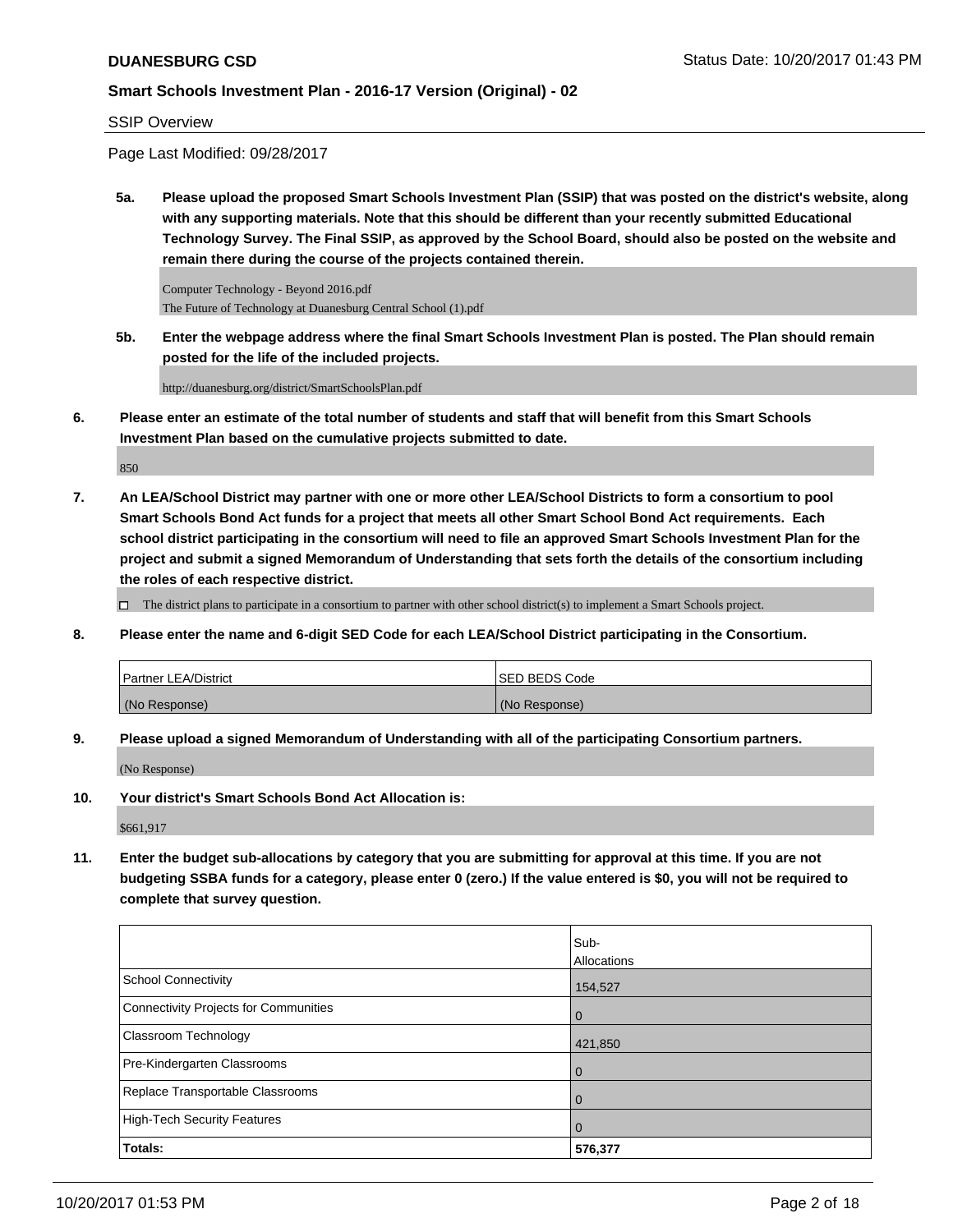### School Connectivity

Page Last Modified: 10/19/2017

- **1. In order for students and faculty to receive the maximum benefit from the technology made available under the Smart Schools Bond Act, their school buildings must possess sufficient connectivity infrastructure to ensure that devices can be used during the school day. Smart Schools Investment Plans must demonstrate that:**
	- **sufficient infrastructure that meets the Federal Communications Commission's 100 Mbps per 1,000 students standard currently exists in the buildings where new devices will be deployed, or**
	- **is a planned use of a portion of Smart Schools Bond Act funds, or**
	- **is under development through another funding source.**

**Smart Schools Bond Act funds used for technology infrastructure or classroom technology investments must increase the number of school buildings that meet or exceed the minimum speed standard of 100 Mbps per 1,000 students and staff within 12 months. This standard may be met on either a contracted 24/7 firm service or a "burstable" capability. If the standard is met under the burstable criteria, it must be:**

**1. Specifically codified in a service contract with a provider, and**

**2. Guaranteed to be available to all students and devices as needed, particularly during periods of high demand, such as computer-based testing (CBT) periods.**

**Please describe how your district already meets or is planning to meet this standard within 12 months of plan submission.**

We currently provide 200MB/s Internet Service

**1a. If a district believes that it will be impossible to meet this standard within 12 months, it may apply for a waiver of this requirement, as described on the Smart Schools website. The waiver must be filed and approved by SED prior to submitting this survey.**

**2. Connectivity Speed Calculator (Required)**

|                         | Number of<br><b>Students</b> | Multiply by<br>100 Kbps | Divide by 1000   Current Speed<br>to Convert to<br>Required<br>Speed in Mb | lin Mb | Expected<br>Speed to be<br>Attained Within Required<br>12 Months | <b>Expected Date</b><br><b>When</b><br>Speed Will be<br>Met |
|-------------------------|------------------------------|-------------------------|----------------------------------------------------------------------------|--------|------------------------------------------------------------------|-------------------------------------------------------------|
| <b>Calculated Speed</b> | 735                          | 73,500                  | 73.5                                                                       | 200    | 200                                                              | <b>NA</b>                                                   |

## **3. Describe how you intend to use Smart Schools Bond Act funds for high-speed broadband and/or wireless connectivity projects in school buildings.**

- Wireless network: The goal when installing our current wireless network (in 2011) was to provide Wi-Fi coverage district-wide, meaning that mobile computing devices such as laptops, Chromebooks and iPads could be used online anywhere in the district. As we expand the number of these devices in the classrooms, we are finding that we need density as well. More access points are required to support the number of simultaneous connections currently in use (and planned for the near future). Additionally, a wireless network that can accommodate computer-based testing of large numbers of students simultaneously will be required as these types of tests become required by the State Education Department (expected as early as the 2016-2017 school year). The wireless network coverage in its current state, and as it will appear after the proposed expansion, is shown below. Rather than purchase all new access points, we plan to redeploy existing access points, where appropriate, to minimize cost and maximize density.
- Wired network: To accommodate the expansion of our wireless network, we will require additional wired switching equipment. Each wireless access point must tie into our wired network and we simply do not have the port density required. Additionally, our existing wired network is due for replacement/upgrade, as the majority of these devices were installed as early as 2010.

 $\Box$  By checking this box, you are certifying that the school district has an approved waiver of this requirement on file with the New York State Education Department.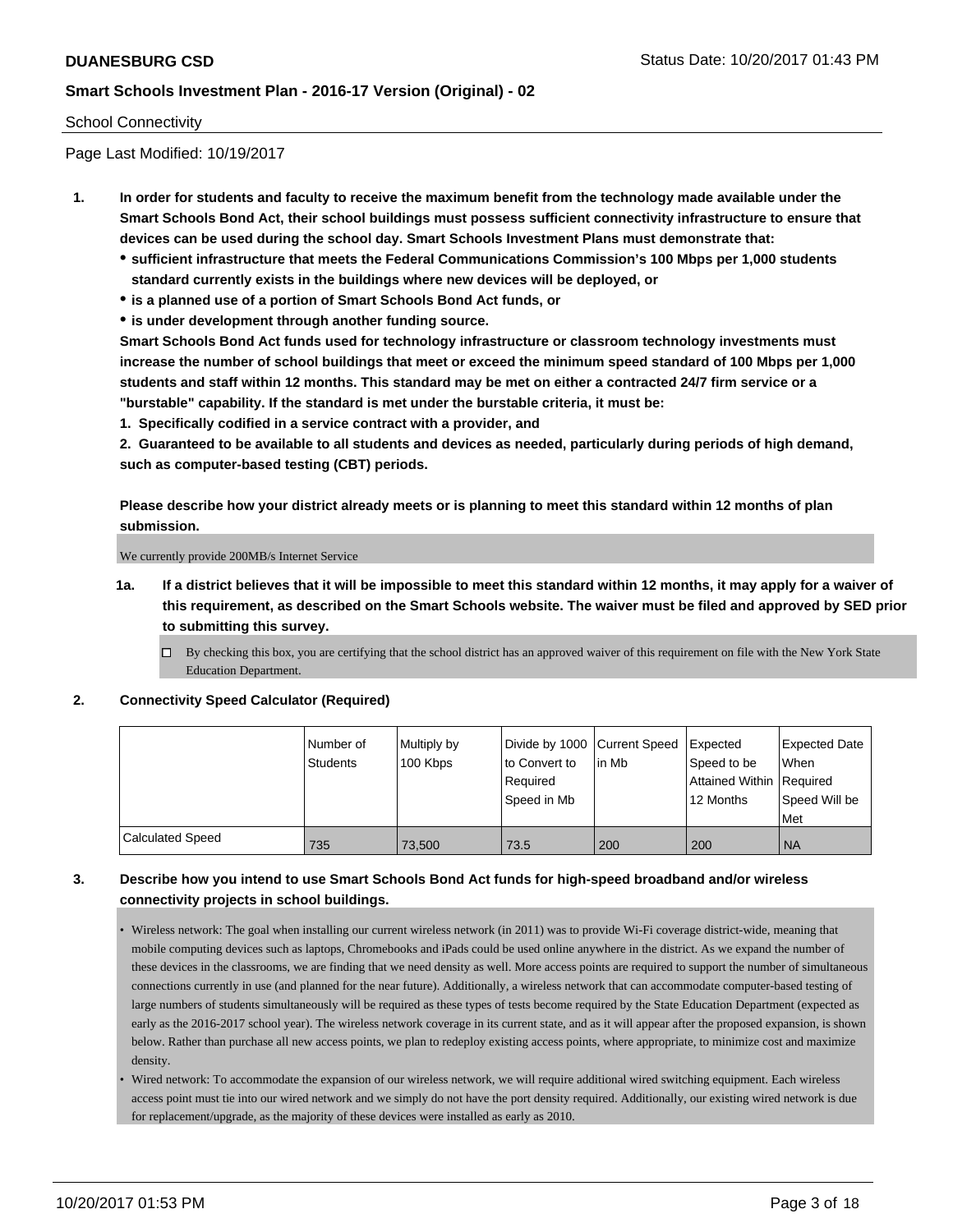### School Connectivity

Page Last Modified: 10/19/2017

**4. Describe the linkage between the district's District Instructional Technology Plan and the proposed projects. (There should be a link between your response to this question and your response to Question 1 in Part E. Curriculum and Instruction "What are the district's plans to use digital connectivity and technology to improve teaching and learning?)**

Students will be given the opportunities to communicate and collaborate with peers and their teachers. This will help facilitate curriculum to our district's students. Connectivity for students will be a key component of allowing teachers to differentiate instructional practices using 21st century skills and communications.

**5. If the district wishes to have students and staff access the Internet from wireless devices within the school building, or in close proximity to it, it must first ensure that it has a robust Wi-Fi network in place that has sufficient bandwidth to meet user demand.**

**Please describe how you have quantified this demand and how you plan to meet this demand.**

Our existing wireless infrastructure is based on providing basic wireless access district wide. It utilizes the 802.11N wireless standard and access points are spaced far apart in our building's hallways to provide as much coverage as possible. With the funds from Smart Schools Bond, we would like to change over to the faster and higher capacity standard that 802.11AC can provide. We would be doubling the number of access points and placing them in individual classrooms to provide both better coverage and increased capacity.

**6. As indicated on Page 5 of the guidance, the Office of Facilities Planning will have to conduct a preliminary review of all capital projects, including connectivity projects.**

**Please indicate on a separate row each project number given to you by the Office of Facilities Planning.**

| Project Number |  |
|----------------|--|
| 7-999-BA1      |  |

**7. Certain high-tech security and connectivity infrastructure projects may be eligible for an expedited review process as determined by the Office of Facilities Planning.**

**Was your project deemed eligible for streamlined review?**

Yes

**7a. Districts that choose the Streamlined Review Process will be required to certify that they have reviewed all installations with their licensed architect or engineer of record and provide that person's name and license number. The licensed professional must review the products and proposed method of installation prior to implementation and review the work during and after completion in order to affirm that the work was codecompliant, if requested.**

I certify that I have reviewed all installations with a licensed architect or engineer of record.

**8. Include the name and license number of the architect or engineer of record.**

| Name                                | License Number |
|-------------------------------------|----------------|
| James Graham (Synthesis Architects) | 23879          |

**9. If you are submitting an allocation for School Connectivity complete this table. Note that the calculated Total at the bottom of the table must equal the Total allocation for this category that you entered in the SSIP Overview overall budget.**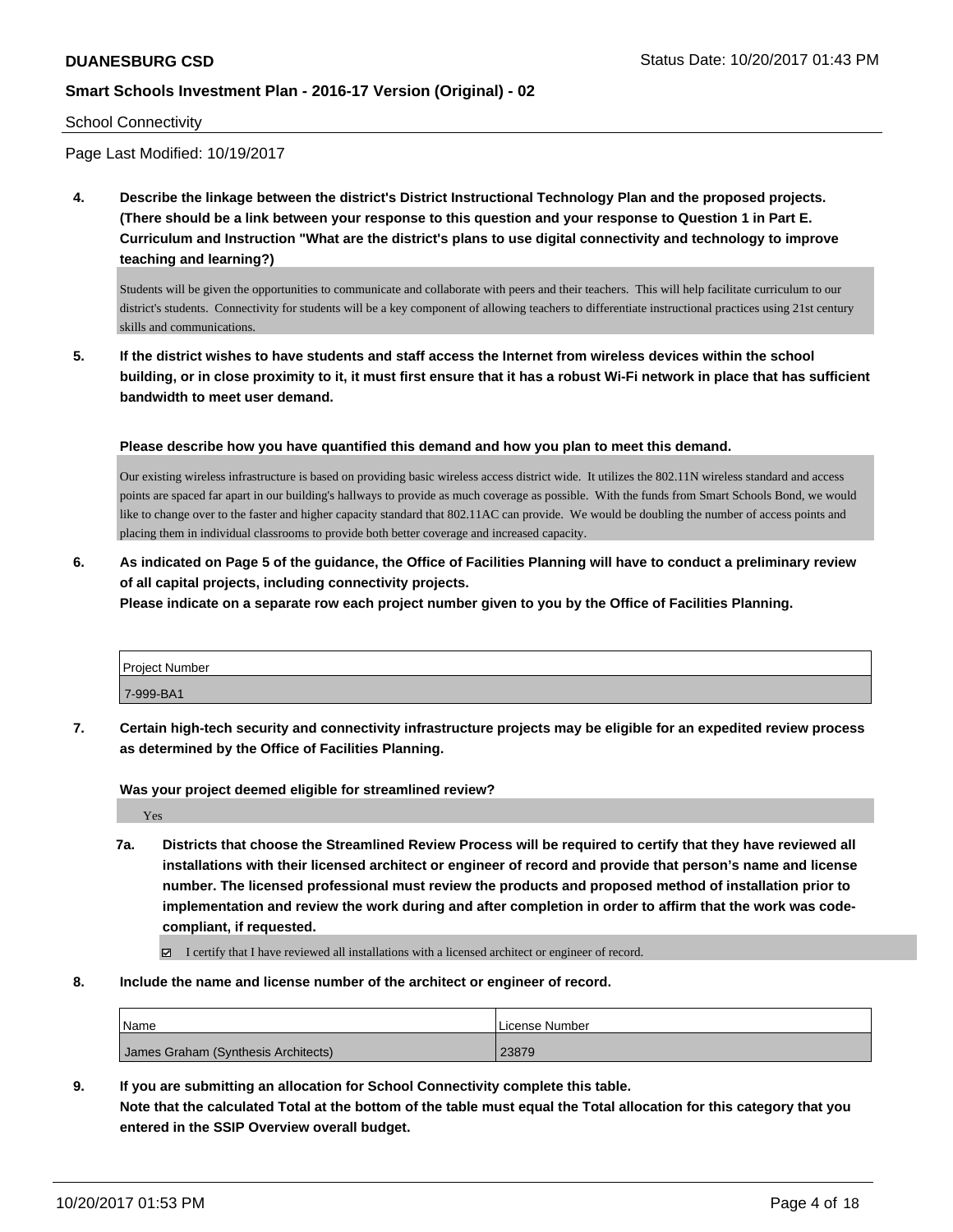School Connectivity

Page Last Modified: 10/19/2017

|                                            | Sub-           |
|--------------------------------------------|----------------|
|                                            | Allocation     |
| Network/Access Costs                       | 93,953         |
| <b>Outside Plant Costs</b>                 | $\mathbf 0$    |
| School Internal Connections and Components | 60,574         |
| <b>Professional Services</b>               | $\mathbf{0}$   |
| Testing                                    | $\overline{0}$ |
| <b>Other Upfront Costs</b>                 | $\overline{0}$ |
| <b>Other Costs</b>                         | (No Response)  |
| Totals:                                    | 154,527        |

**10. Please detail the type, quantity, per unit cost and total cost of the eligible items under each sub-category. This is especially important for any expenditures listed under the "Other" category. All expenditures must be eligible for tax-exempt financing to be reimbursed through the SSBA. Sufficient detail must be provided so that we can verify this is the case. If you have any questions, please contact us directly through smartschools@nysed.gov. NOTE: Wireless Access Points should be included in this category, not under Classroom Educational Technology, except those that will be loaned/purchased for nonpublic schools.**

| Select the allowable expenditure<br>type.<br>Repeat to add another item under<br>each type. | Item to be purchased                                                                                                                                | Quantity       | Cost per Item | <b>Total Cost</b> |
|---------------------------------------------------------------------------------------------|-----------------------------------------------------------------------------------------------------------------------------------------------------|----------------|---------------|-------------------|
| Network/Access Costs                                                                        | 5406R 44GT PoE+/4SFP+ v3 zl2<br>Swch                                                                                                                | $\overline{4}$ | 3,785         | 15,140            |
| Network/Access Costs                                                                        | 5400R 1100W PoE+ zl2 PSU                                                                                                                            | 12             | 615           | 7,380             |
| <b>Connections/Components</b>                                                               | 24p 1000BASE-T PoE+ v3 zl2 Mod                                                                                                                      | 18             | 1,800         | 32,400            |
| Network/Access Costs                                                                        | 5412R 92GT PoE+/4SFP+ v3 zl2<br>Swch                                                                                                                | $\overline{2}$ | 7,985         | 15,970            |
| <b>Connections/Components</b>                                                               | 24p 1000BASE-T v3 zl2 Mod                                                                                                                           | 1              | 1,650         | 1,650             |
| <b>Connections/Components</b>                                                               | 8p 1G/10GbE SFP+ v3 zl2 Mod                                                                                                                         | 1              | 2,400         | 2,400             |
| Network/Access Costs                                                                        | 2920 48G POE+ Switch                                                                                                                                | 1              | 1,940         | 1,940             |
| <b>Connections/Components</b>                                                               | 10gigabit SFP+ LRM Transceiver                                                                                                                      | 18             | 453           | 8,154             |
| <b>Connections/Components</b>                                                               | 2920 2-port 10GbE SFP+ Module                                                                                                                       | 1              | 500           | 500               |
| <b>Network/Access Costs</b>                                                                 | AP-215 Wireless AP, 802.11n/ac,<br>3x3:3, dual radio, integrated antennas                                                                           | 75             | 609           | 45,675            |
| Network/Access Costs                                                                        | AP-214 Wireless AP, 802.11n/ac,<br>3x3:3, dual radio, antenna connectors                                                                            | 12             | 609           | 7,308             |
| <b>Network/Access Costs</b>                                                                 | 2.4-2.5GHz (4dBi) / 4.9-5.875GHz<br>(6dBi), High-Gain Dual-band Omni-<br>Directional Detachable Antenna, RP-<br>SMA Connector, Direct mount, White, | 36             | 15            | 540               |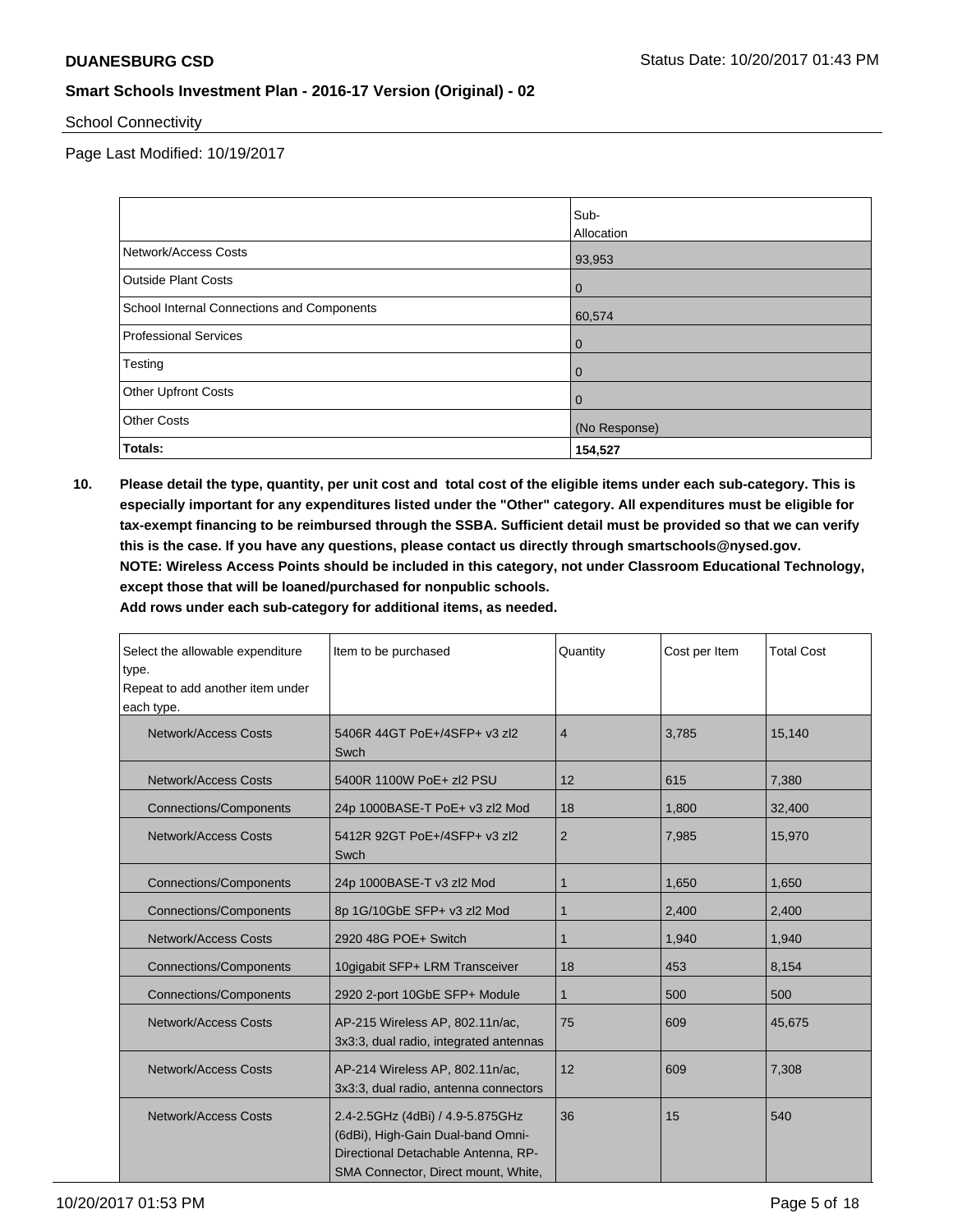# School Connectivity

Page Last Modified: 10/19/2017

| Select the allowable expenditure<br>type.<br>Repeat to add another item under |                               | Item to be purchased                                                                                                                              | Quantity | Cost per Item | <b>Total Cost</b> |
|-------------------------------------------------------------------------------|-------------------------------|---------------------------------------------------------------------------------------------------------------------------------------------------|----------|---------------|-------------------|
|                                                                               | each type.                    |                                                                                                                                                   |          |               |                   |
|                                                                               |                               | Indoor use only                                                                                                                                   |          |               |                   |
|                                                                               | <b>Connections/Components</b> | 10GBASE-SR SFP+; 850nm pluggable   1<br>10GbE optic; LC connector; up to 300<br>meters over multi-mode fiber (Type<br>OM3) or 400 meters with OM4 |          | 635           | 635               |
|                                                                               | Connections/Components        | Professional Services Level 1, per<br>hour - Network Switch Installation and<br>Programming                                                       | 15       | 89            | 1,335             |
|                                                                               | <b>Connections/Components</b> | Professional Services Level 5, per<br>hour - Wireless access point<br>installation and configuration                                              | 90       | 150           | 13,500            |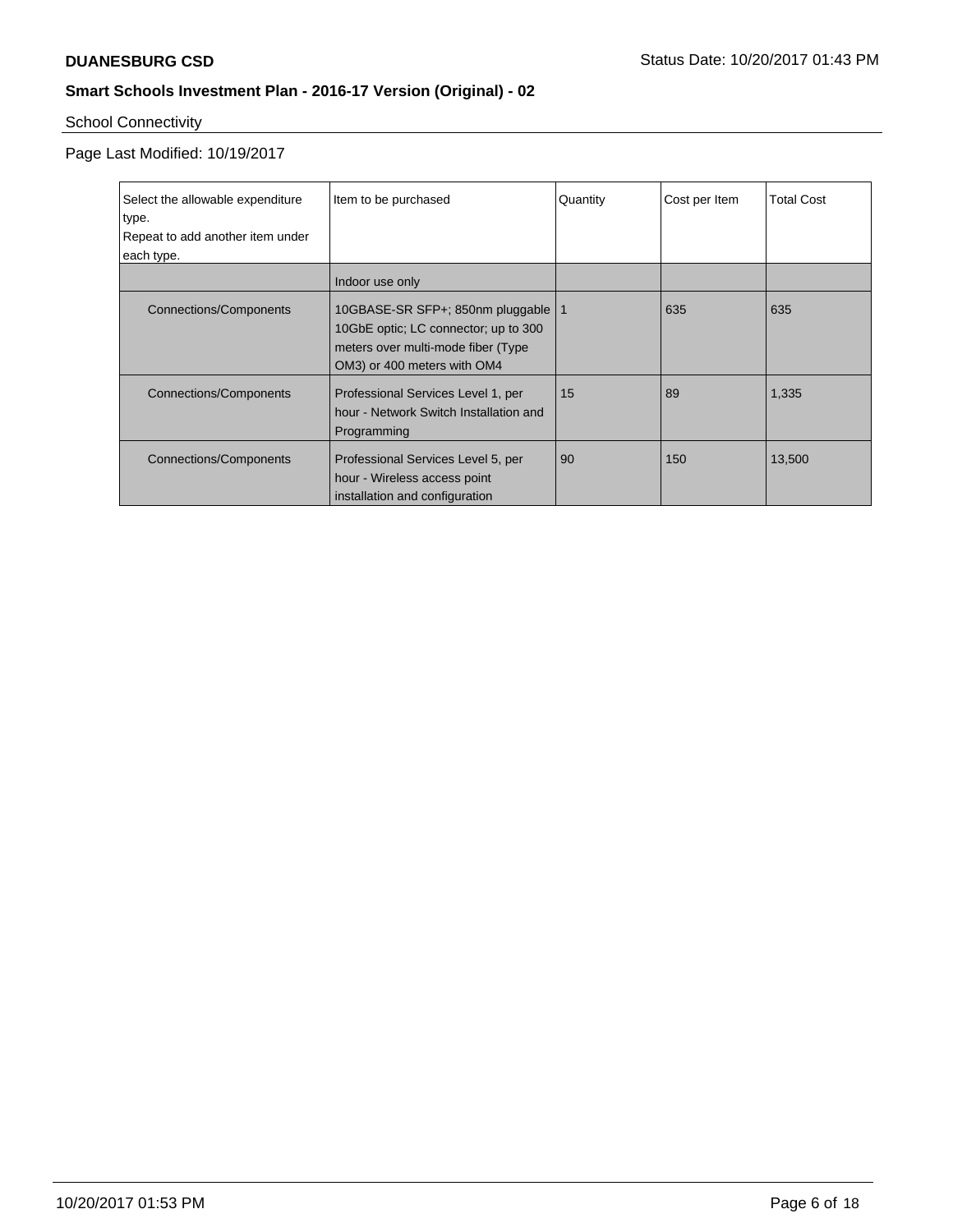Community Connectivity (Broadband and Wireless)

Page Last Modified: 09/27/2017

**1. Describe how you intend to use Smart Schools Bond Act funds for high-speed broadband and/or wireless connectivity projects in the community.**

(No Response)

**2. Please describe how the proposed project(s) will promote student achievement and increase student and/or staff access to the Internet in a manner that enhances student learning and/or instruction outside of the school day and/or school building.**

(No Response)

- **3. Community connectivity projects must comply with all the necessary local building codes and regulations (building and related permits are not required prior to plan submission).**
	- $\Box$  I certify that we will comply with all the necessary local building codes and regulations.
- **4. Please describe the physical location of the proposed investment.**

(No Response)

**5. Please provide the initial list of partners participating in the Community Connectivity Broadband Project, along with their Federal Tax Identification (Employer Identification) number.**

| <b>Project Partners</b> | Federal ID #  |
|-------------------------|---------------|
| (No Response)           | (No Response) |

**6. If you are submitting an allocation for Community Connectivity, complete this table. Note that the calculated Total at the bottom of the table must equal the Total allocation for this category that you entered in the SSIP Overview overall budget.**

|                                    | Sub-Allocation |
|------------------------------------|----------------|
| Network/Access Costs               | (No Response)  |
| <b>Outside Plant Costs</b>         | (No Response)  |
| <b>Tower Costs</b>                 | (No Response)  |
| <b>Customer Premises Equipment</b> | (No Response)  |
| <b>Professional Services</b>       | (No Response)  |
| Testing                            | (No Response)  |
| <b>Other Upfront Costs</b>         | (No Response)  |
| <b>Other Costs</b>                 | (No Response)  |
| Totals:                            | 0              |

**7. Please detail the type, quantity, per unit cost and total cost of the eligible items under each sub-category. This is especially important for any expenditures listed under the "Other" category. All expenditures must be capital-bond eligible to be reimbursed through the SSBA. If you have any questions, please contact us directly through smartschools@nysed.gov.**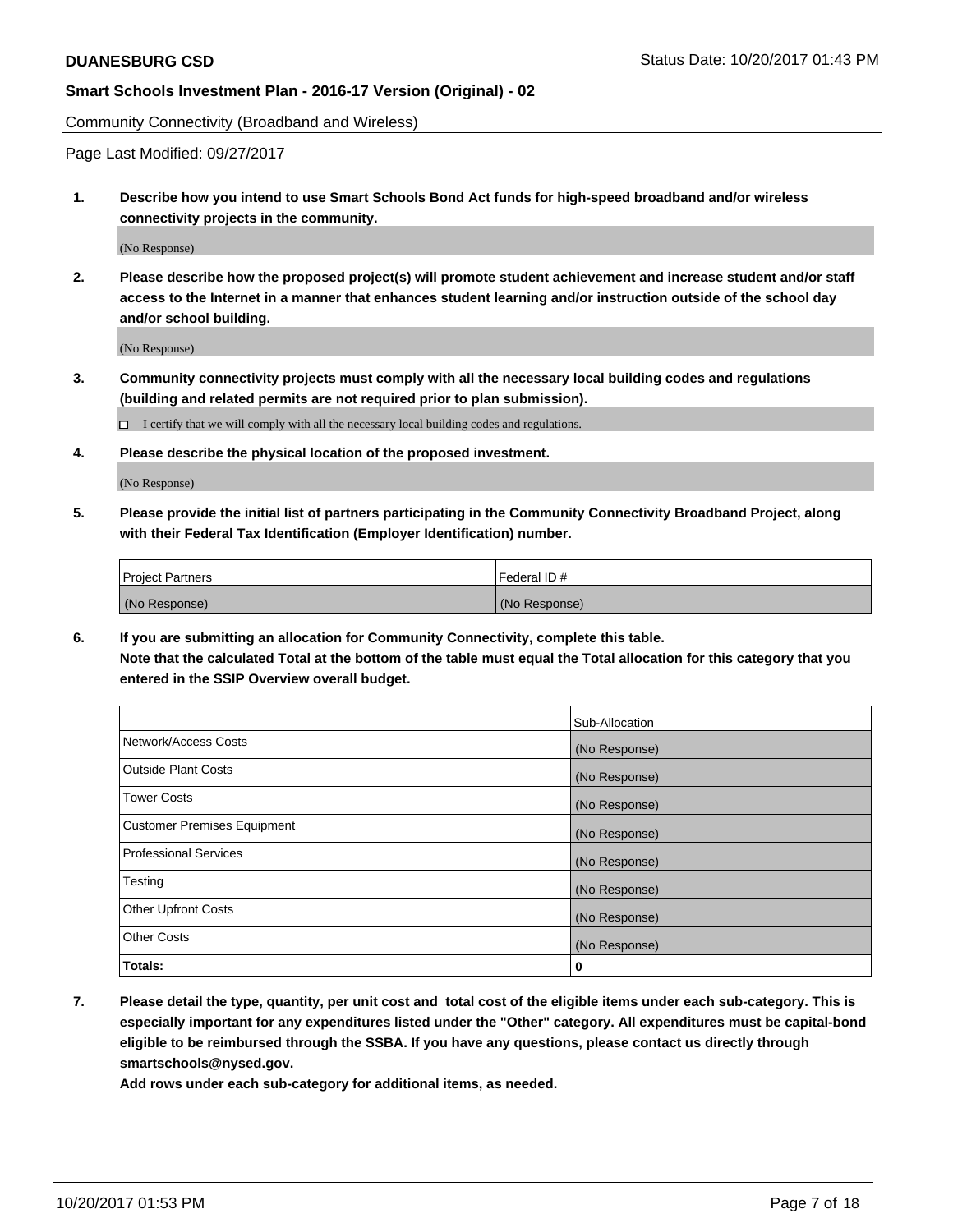Community Connectivity (Broadband and Wireless)

Page Last Modified: 09/27/2017

| Select the allowable expenditure<br>type.<br>Repeat to add another item under | Item to be purchased | Quantity      | Cost per Item | <b>Total Cost</b> |
|-------------------------------------------------------------------------------|----------------------|---------------|---------------|-------------------|
| each type.                                                                    |                      |               |               |                   |
| (No Response)                                                                 | (No Response)        | (No Response) | (No Response) | (No Response)     |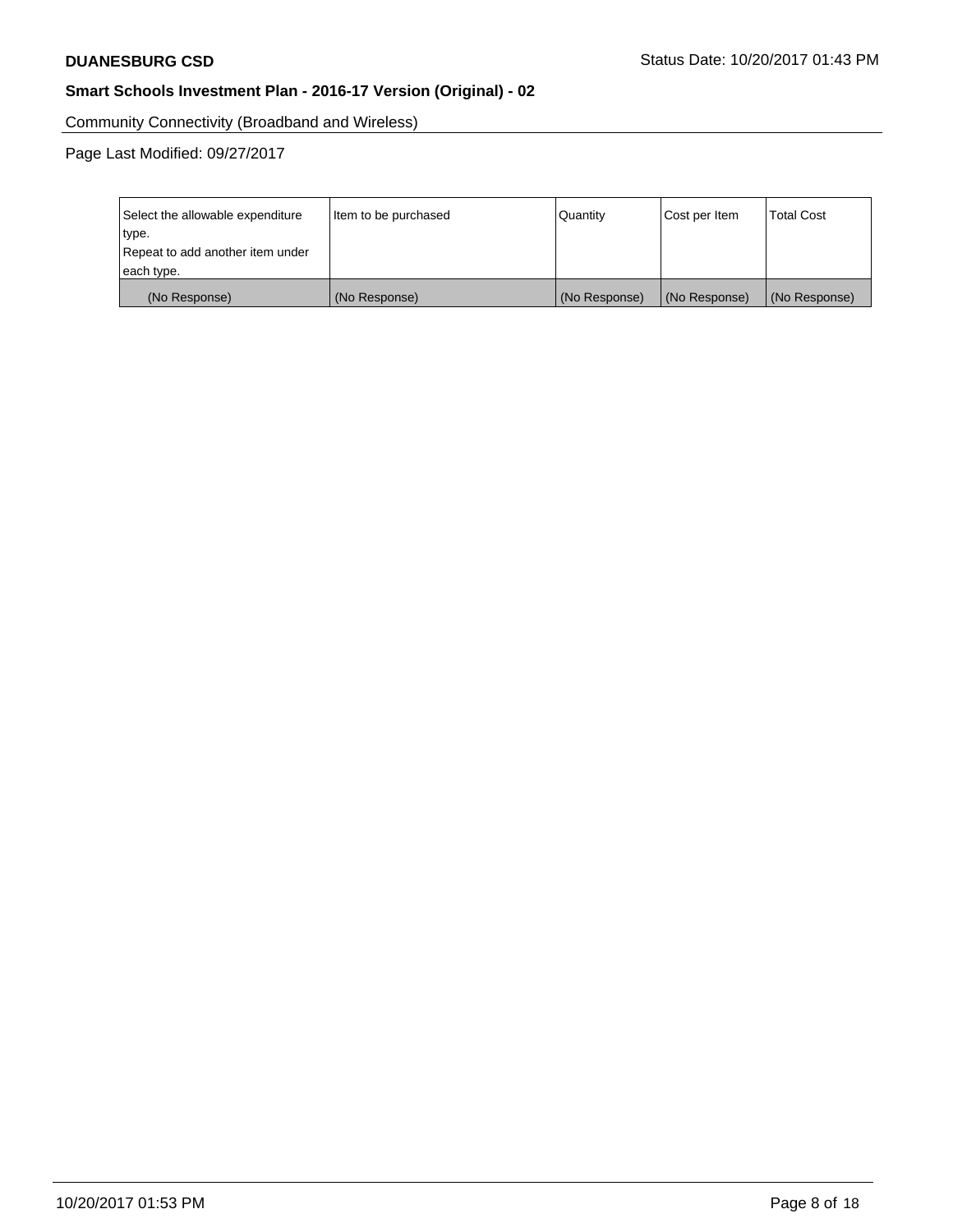### Classroom Learning Technology

Page Last Modified: 09/26/2017

**1. In order for students and faculty to receive the maximum benefit from the technology made available under the Smart Schools Bond Act, their school buildings must possess sufficient connectivity infrastructure to ensure that devices can be used during the school day. Smart Schools Investment Plans must demonstrate that sufficient infrastructure that meets the Federal Communications Commission's 100 Mbps per 1,000 students standard currently exists in the buildings where new devices will be deployed, or is a planned use of a portion of Smart Schools Bond Act funds, or is under development through another funding source.**

**Smart Schools Bond Act funds used for technology infrastructure or classroom technology investments must increase the number of school buildings that meet or exceed the minimum speed standard of 100 Mbps per 1,000 students and staff within 12 months. This standard may be met on either a contracted 24/7 firm service or a "burstable" capability. If the standard is met under the burstable criteria, it must be:**

**1. Specifically codified in a service contract with a provider, and**

**2. Guaranteed to be available to all students and devices as needed, particularly during periods of high demand, such as computer-based testing (CBT) periods.**

**Please describe how your district already meets or is planning to meet this standard within 12 months of plan submission.**

We currently provide 200MB/s Internet Service.

- **1a. If a district believes that it will be impossible to meet this standard within 12 months, it may apply for a waiver of this requirement, as described on the Smart Schools website. The waiver must be filed and approved by SED prior to submitting this survey.**
	- $\Box$  By checking this box, you are certifying that the school district has an approved waiver of this requirement on file with the New York State Education Department.
- **2. Connectivity Speed Calculator (Required)**

|                         | l Number of<br><b>Students</b> | Multiply by<br>100 Kbps | Divide by 1000 Current Speed<br>to Convert to<br>Required<br>Speed in Mb | l in Mb | Expected<br>Speed to be<br>Attained Within   Required<br>12 Months | Expected Date<br>When<br>Speed Will be<br>Met |
|-------------------------|--------------------------------|-------------------------|--------------------------------------------------------------------------|---------|--------------------------------------------------------------------|-----------------------------------------------|
| <b>Calculated Speed</b> | 735                            | 73,500                  | 73.5                                                                     | 200     | 200                                                                | <b>NA</b>                                     |

**3. If the district wishes to have students and staff access the Internet from wireless devices within the school building, or in close proximity to it, it must first ensure that it has a robust Wi-Fi network in place that has sufficient bandwidth to meet user demand.**

**Please describe how you have quantified this demand and how you plan to meet this demand.**

Our existing wireless infrastructure is based on providing basic wireless access district wide. It utilizes the 802.11N wireless standard and access points are spaced far apart in our building's hallways to provide as much coverage as possible. With the funds from Smart Schools Bond, we would like to change over to the faster and higher capacity standard that 802.11AC can provide. We would be doubling the number of access points and placing them in individual classrooms to provide both better coverage and increased capacity.

**4. All New York State public school districts are required to complete and submit an Instructional Technology Plan survey to the New York State Education Department in compliance with Section 753 of the Education Law and per Part 100.12 of the Commissioner's Regulations.**

**Districts that include educational technology purchases as part of their Smart Schools Investment Plan must have a submitted and approved Instructional Technology Plan survey on file with the New York State Education Department.**

By checking this box, you are certifying that the school district has an approved Instructional Technology Plan survey on file with the New York State Education Department.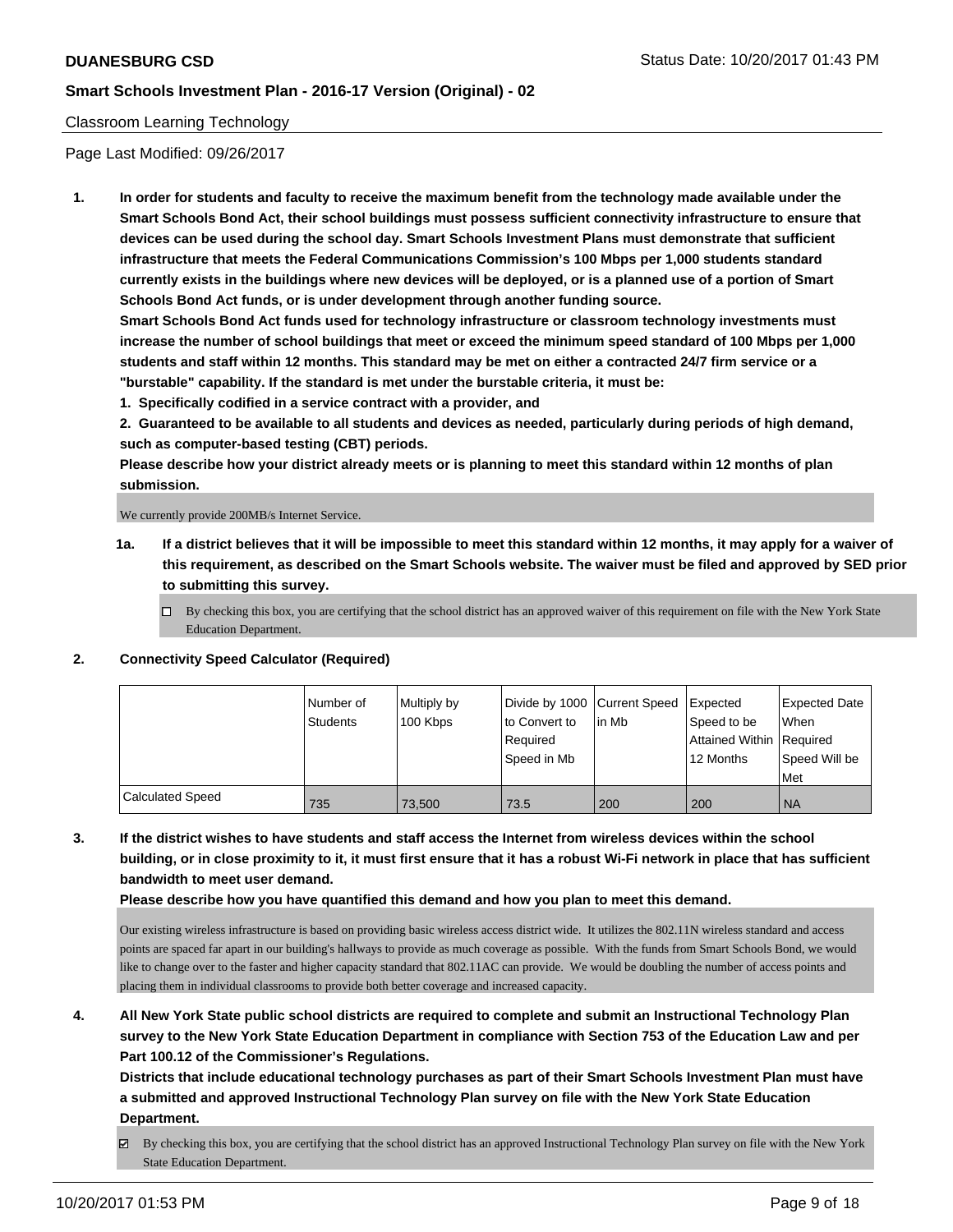### Classroom Learning Technology

Page Last Modified: 09/26/2017

**5. Describe the devices you intend to purchase and their compatibility with existing or planned platforms or systems. Specifically address the adequacy of each facility's electrical, HVAC and other infrastructure necessary to install and support the operation of the planned technology.**

• Chrome Devices: This will allow the district to provide 1:1 devices to align with our District Educational Technology goals. The initiative will allow students to be provided with differentiated instruction, flexible computer based testing, and increased access to technology resources. It will provide students the ability to collaborate with peers through Google Apps for Education, Schoology (LMS), and content related applications or material.

We are able to meet the electrical and cooling demands of the devices. The usage has been considered in our assumptions. Charging of devices will primarily be done at night when lights and heat are low or off for the night.

- **6. Describe how the proposed technology purchases will:**
	- **> enhance differentiated instruction;**
	- **> expand student learning inside and outside the classroom;**
	- **> benefit students with disabilities and English language learners; and**
	- **> contribute to the reduction of other learning gaps that have been identified within the district.**

**The expectation is that districts will place a priority on addressing the needs of students who struggle to succeed in a rigorous curriculum. Responses in this section should specifically address this concern and align with the district's Instructional Technology Plan (in particular Question 2 of E. Curriculum and Instruction: "Does the district's instructional technology plan address the needs of students with disabilities to ensure equitable access to instruction, materials and assessments?" and Question 3 of the same section: "Does the district's instructional technology plan address the provision of assistive technology specifically for students with disabilities to ensure access to and participation in the general curriculum?"**

Children with learning disabilities often have better technology skills than their teachers and are drawn to computers and other gadgets, so using them in the classroom can greatly improve their educational outcomes. For children with physical disabilities, technology can give access to learning opportunities previously closed to them. E-readers help students turn book pages without applying dexterity, and voice adaptive software can help students answer questions without needing to write. It can also read to the students with severe dyslexia. This technology can follow the student home to participate in more of the independent work assigned.

Assignments can be adapted within the classroom to enlarge print, change backgrounds, submit work in alternate formats (rather than print). The same chromebooks can supply ELL students with support in growing their language by offering opportunities to see work in both native language and english. It can also connect home with school so parents can see work in both languages.

For the general education students (as well as ELL and students with disabilities, a chromebook would benefit the students because:

• Students can use a variety of websites for Digital Storytelling. Digital storytelling allows the students to "show with they know" in a creative, digital format. Digital storytelling on the web also allows for publication and sharing of projects with a wider audience.

Students can use digital storytelling to support a variety of subjects. A few examples of websites that allow for Digital Storytelling are listed below along with curriculum connections:

- Prezi: Book Reviews/Reports, Research Reports, Story Telling
- Animoto: Field Trip Pictures, Classroom Events
- Voicethread: Biography Poems, Small research projects, Author Studies, Poetry Share
- Blabberize: Reserach projects
- Glogster: Book Posters, Character Posters, Who Am I Posters
- Other Websites: WallWisher, Story Jumper, Get Funky, FotoBabble, Little Bird Tales, Simplebooklet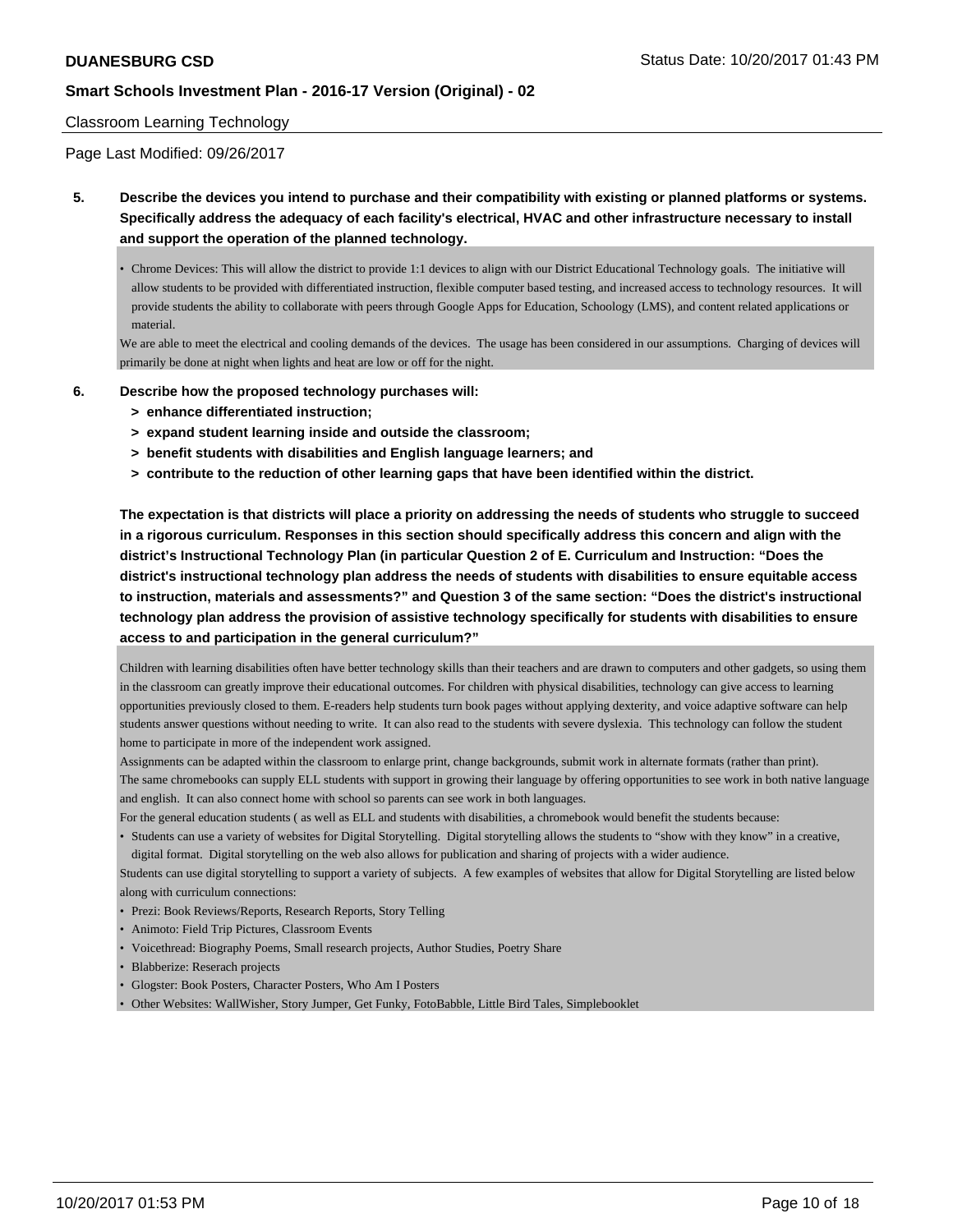### Classroom Learning Technology

Page Last Modified: 09/26/2017

## **7. Where appropriate, describe how the proposed technology purchases will enhance ongoing communication with parents and other stakeholders and help the district facilitate technology-based regional partnerships, including distance learning and other efforts.**

Often parents are very busy and just don't have a lot of time to travel to their child's school, and talk with their child's teacher. Through the use of technology, parents can eliminate the time it takes to travel to their child's school and talk to their teachers. All a parent will have to do is simply turn on a switch and receive or transport an email to their child's teachers. If your child is one who seems to get into a lot of trouble and refuses to inform you of report card day, than technology will be beneficial to you. Having technology available for parents to communicate, helps parents to become more informed about their child's academics, behavior and stay updated on school events. Today, many students wish not to inform their parents as to what is going on at school or in their academics. This way, the parent is kept involved. It also helps keep the lines of communication open between parents and their child. Often students feel that their parents do not care. This way parents are active in their child's lives and are taken the steps to show their child they care. Technology not only benefits teachers and parents, but can make an impact on students as well.

Technology allows collaboration with higher education institutions for teacher and administrator preparation programs to bring out the parent, family, and community involvement in education. It also helps create outreach strategies to inform families, businesses and community about the school involvement opportunities, policies and programs.

The involvement of the broader community of a school with it leads to higher academic performance and school improvement. When schools, parents, families and communities work together to support learning, students feel more encouraged, attend school more regularly and take part in higher-level programs. This involvement is a key to addressing school dropout crisis and strong partnerships foster higher educational aspirations and more motivated students.

#### **PRODUCTIVITY**

Students can use productivity tools on the web that allow them to access their work anytime and anywhere. Students can use the Chromebooks to access Google Apps for Education and Moodle. Below are some examples of the ways that the students cam work in the cloud using the Chromebooks.

Google Docs: Personal narratives, fiction stories, paragraph writing, Internet Safety Presentations

Google Maps: Social Studies Standards, State Studies Projects, Minnesota History mapping of important places

Picasa: Classroom pictures, field trips

Google Earth: Book Setting Trips, Geography tours, Literature trips

Moodle: Online courses for Social Studies, Science, Reading

### **COMMUNICATION**

Using Chromebooks, students can communicate using 21s century tools.

Gmail (grades 7-12): Communication with students, Book Club Communication, Reader Response Journals,

Moodle: group discussions

Video Conferencing: State Studies Research, Geography Mystery Quest Video Conference, Learning outside the classroom walls

Calendars: All classroom projects and assignments

#### **COLLABORATION**

Collaboration is one of most important 21st Century skills that we can teach our young students. The Chromebooks allow students to collaborate face to face or on the computer while working on projects.

The following Apps support collaboration (just to name a few):

Google Docs, Google Sites, Gmail, Moodle and Edmodo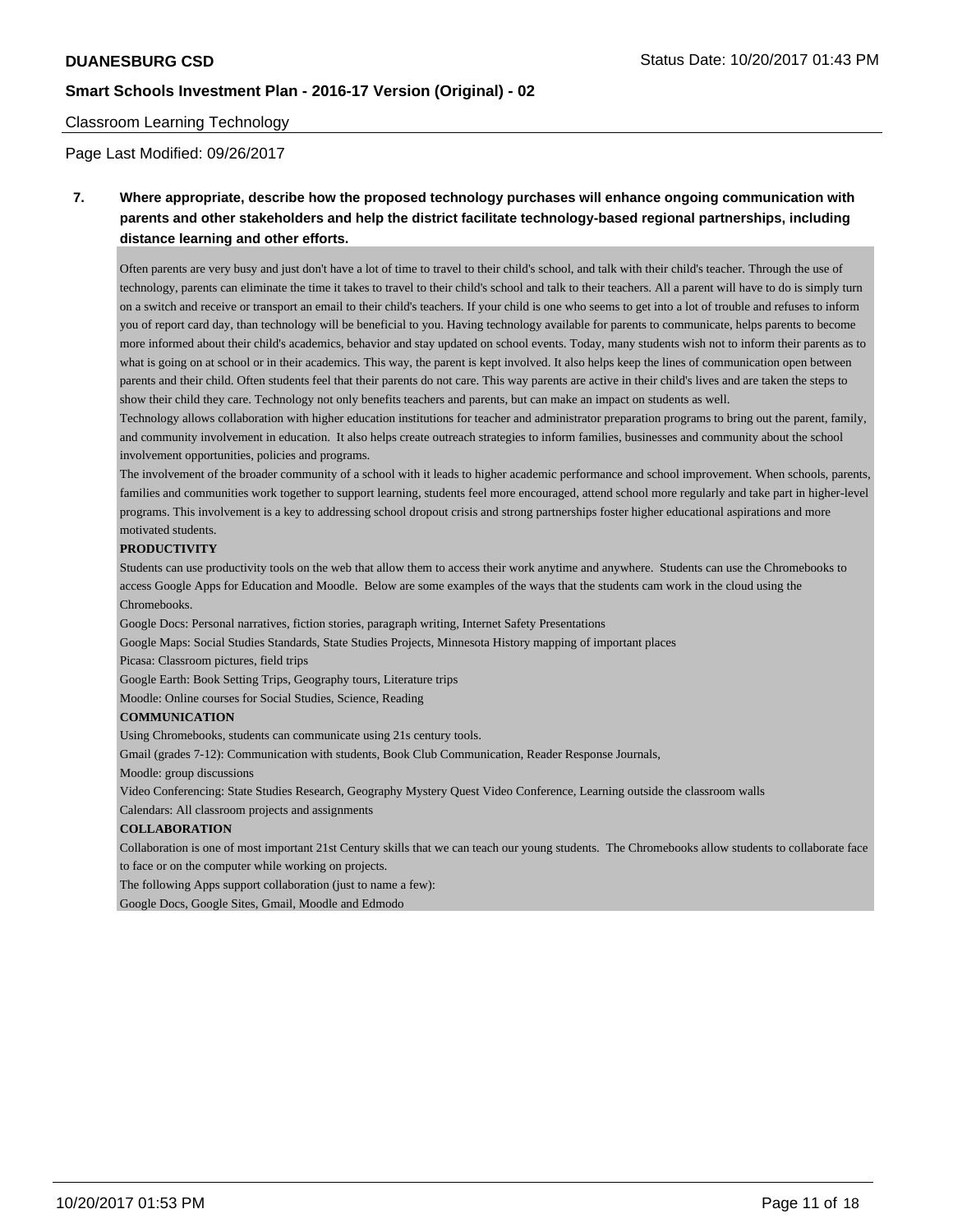### Classroom Learning Technology

Page Last Modified: 09/26/2017

**8. Describe the district's plan to provide professional development to ensure that administrators, teachers and staff can employ the technology purchased to enhance instruction successfully.**

**Note: This response should be aligned and expanded upon in accordance with your district's response to Question 1 of F. Professional Development of your Instructional Technology Plan: "Please provide a summary of professional development offered to teachers and staff, for the time period covered by this plan, to support technology to enhance teaching and learning. Please include topics, audience and method of delivery within your summary."**

There are several professional development days built into the 2016-17 school year calendar. Each professional development day has built in time slots dedicated to the best use of google chromebooks and all their applications, such as:

- Google Documents
- Google / Schoology
- Educational Applications
- Adaptive / special needs applications
- Data presentations

Our district has strong collaborative ties with our local regional information center. They often provide our trainings during the years. We also use in-house staff to provide trainings during faculty meetings.

The target audience is for teachers, administrators and support staff.

**9. Districts must contact the SUNY/CUNY teacher preparation program that supplies the largest number of the district's new teachers to request advice on innovative uses and best practices at the intersection of pedagogy and educational technology.**

 $\boxtimes$  By checking this box, you certify that you have contacted the SUNY/CUNY teacher preparation program that supplies the largest number of your new teachers to request advice on these issues.

**9a. Please enter the name of the SUNY or CUNY Institution that you contacted.**

SUNY Plattsburgh

**9b. Enter the primary Institution phone number.**

518-564-3304

**9c. Enter the name of the contact person with whom you consulted and/or will be collaborating with on innovative uses of technology and best practices.**

Becky Kasper

**10. A district whose Smart Schools Investment Plan proposes the purchase of technology devices and other hardware must account for nonpublic schools in the district.**

#### **Are there nonpublic schools within your school district?**

Yes

 $\boxtimes$  No

**11. Nonpublic Classroom Technology Loan Calculator**

**The Smart Schools Bond Act provides that any Classroom Learning Technology purchases made using Smart Schools funds shall be lent, upon request, to nonpublic schools in the district. However, no school district shall be required to loan technology in amounts greater than the total obtained and spent on technology pursuant to the Smart Schools Bond Act and the value of such loan may not exceed the total of \$250 multiplied by the nonpublic school enrollment in the base year at the time of enactment.**

**See:**

**http://www.p12.nysed.gov/mgtserv/smart\_schools/docs/Smart\_Schools\_Bond\_Act\_Guidance\_04.27.15\_Final.pdf.**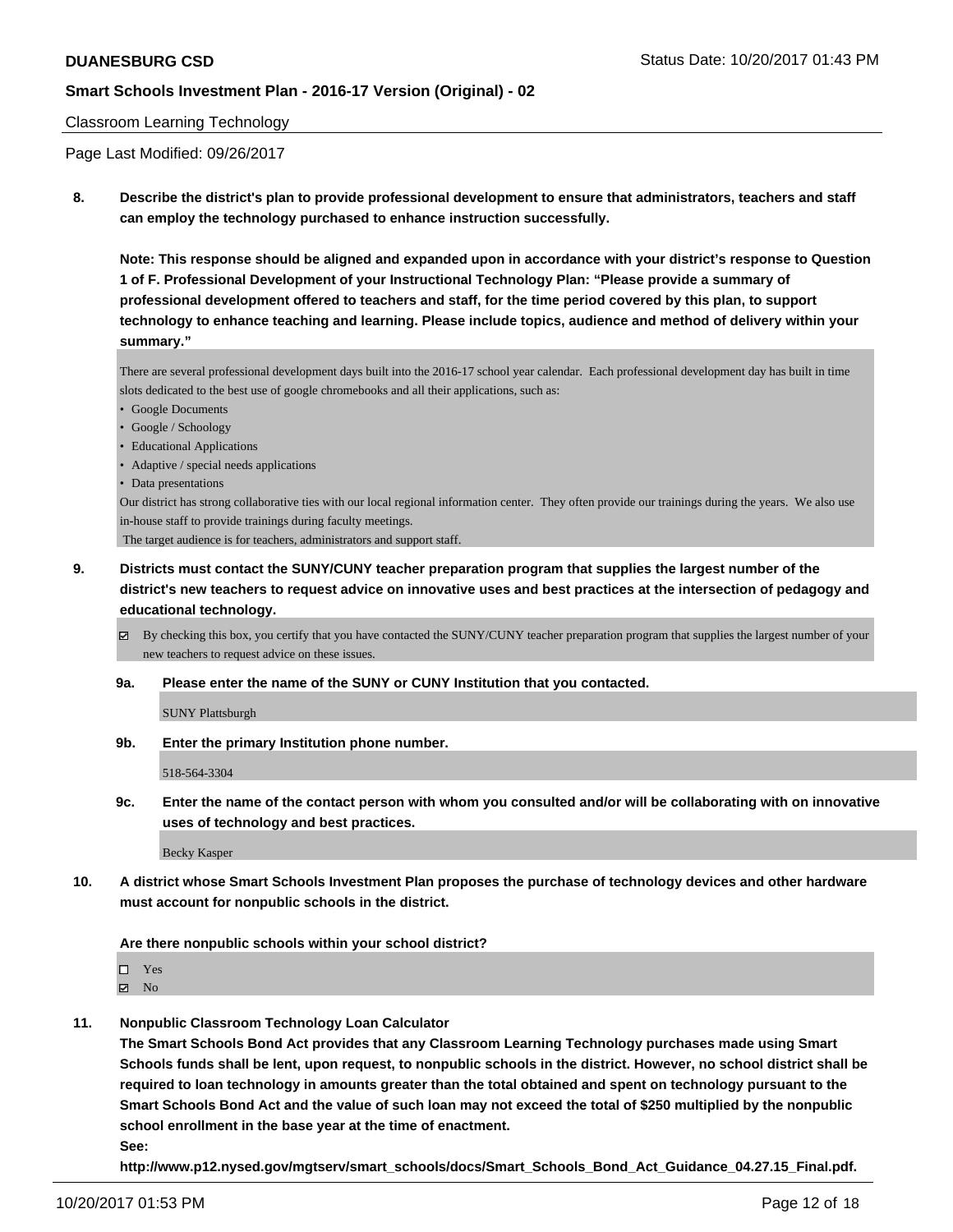Classroom Learning Technology

Page Last Modified: 09/26/2017

|                                       | 1. Classroom<br>Technology<br>Sub-allocation | 2. Public<br>l Enrollment<br>$(2014 - 15)$ | l 3. Nonpublic<br>l Enrollment<br>$(2014 - 15)$ | l 4. Sum of<br>Public and<br>l Nonpublic<br>Enrollment | 15. Total Per<br>Pupil Sub-<br>allocation | l 6. Total<br>Nonpublic Loan<br>l Amount                                                      |
|---------------------------------------|----------------------------------------------|--------------------------------------------|-------------------------------------------------|--------------------------------------------------------|-------------------------------------------|-----------------------------------------------------------------------------------------------|
| Calculated Nonpublic Loan<br>l Amount |                                              |                                            |                                                 |                                                        |                                           | (No Response)   (No Response)   (No Response)   (No Response)   (No Response)   (No Response) |

**12. To ensure the sustainability of technology purchases made with Smart Schools funds, districts must demonstrate a long-term plan to maintain and replace technology purchases supported by Smart Schools Bond Act funds. This sustainability plan shall demonstrate a district's capacity to support recurring costs of use that are ineligible for Smart Schools Bond Act funding such as device maintenance, technical support, Internet and wireless fees, maintenance of hotspots, staff professional development, building maintenance and the replacement of incidental items. Further, such a sustainability plan shall include a long-term plan for the replacement of purchased devices and equipment at the end of their useful life with other funding sources.**

By checking this box, you certify that the district has a sustainability plan as described above.

**13. Districts must ensure that devices purchased with Smart Schools Bond funds will be distributed, prepared for use, maintained and supported appropriately. Districts must maintain detailed device inventories in accordance with generally accepted accounting principles.**

 $\boxtimes$  By checking this box, you certify that the district has a distribution and inventory management plan and system in place.

**14. If you are submitting an allocation for Classroom Learning Technology complete this table. Note that the calculated Total at the bottom of the table must equal the Total allocation for this category that you entered in the SSIP Overview overall budget.**

|                         | Sub-Allocation |
|-------------------------|----------------|
| Interactive Whiteboards | $\overline{0}$ |
| Computer Servers        | $\overline{0}$ |
| Desktop Computers       | $\overline{0}$ |
| <b>Laptop Computers</b> | 340,500        |
| <b>Tablet Computers</b> | $\overline{0}$ |
| <b>Other Costs</b>      | 81,350         |
| Totals:                 | 421,850        |

**15. Please detail the type, quantity, per unit cost and total cost of the eligible items under each sub-category. This is especially important for any expenditures listed under the "Other" category. All expenditures must be capital-bond eligible to be reimbursed through the SSBA. If you have any questions, please contact us directly through smartschools@nysed.gov.**

**Please specify in the "Item to be Purchased" field which specific expenditures and items are planned to meet the district's nonpublic loan requirement, if applicable.**

**NOTE: Wireless Access Points that will be loaned/purchased for nonpublic schools should ONLY be included in this category, not under School Connectivity, where public school districts would list them.**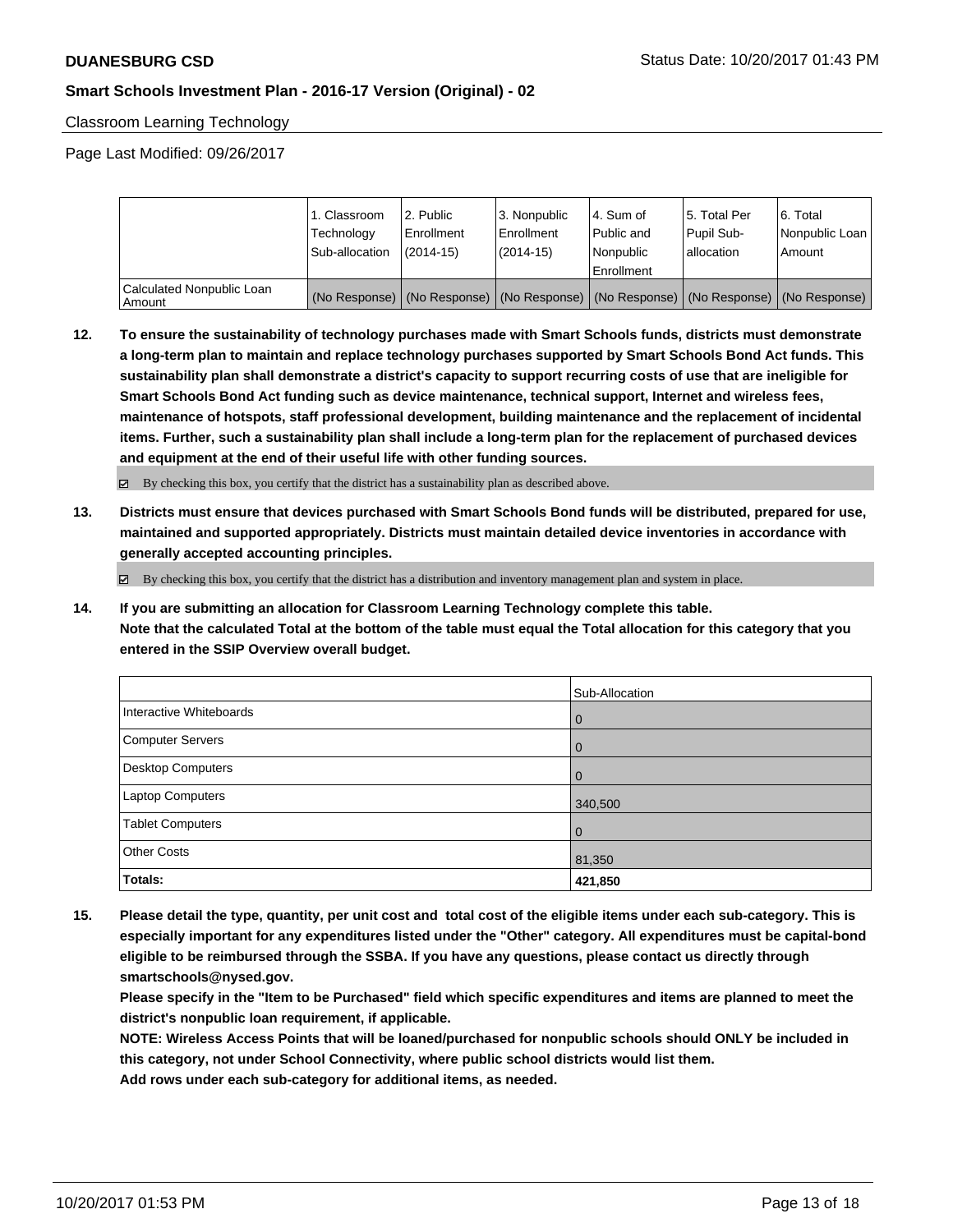# Classroom Learning Technology

Page Last Modified: 09/26/2017

| Select the allowable expenditure<br>type. | Item to be Purchased                     | Quantity | Cost per Item | <b>Total Cost</b> |
|-------------------------------------------|------------------------------------------|----------|---------------|-------------------|
| Repeat to add another item under          |                                          |          |               |                   |
| each type.                                |                                          |          |               |                   |
| <b>Laptop Computers</b>                   | HP Chromebook 11 G5                      | 1,500    | 227           | 340.500           |
| <b>Other Costs</b>                        | Google EDU Management Console<br>License | 1,500    | 25            | 37.500            |
| <b>Other Costs</b>                        | <b>CDW EDU Whiteglove Service</b>        | 1.500    | 8             | 12.000            |
| <b>Other Costs</b>                        | <b>Blackbox Basic Charging Cart</b>      | 50       | 609           | 30,450            |
| <b>Other Costs</b>                        | Targus Vertical - Chromebook sleeve      | 100      | 14            | 1,400             |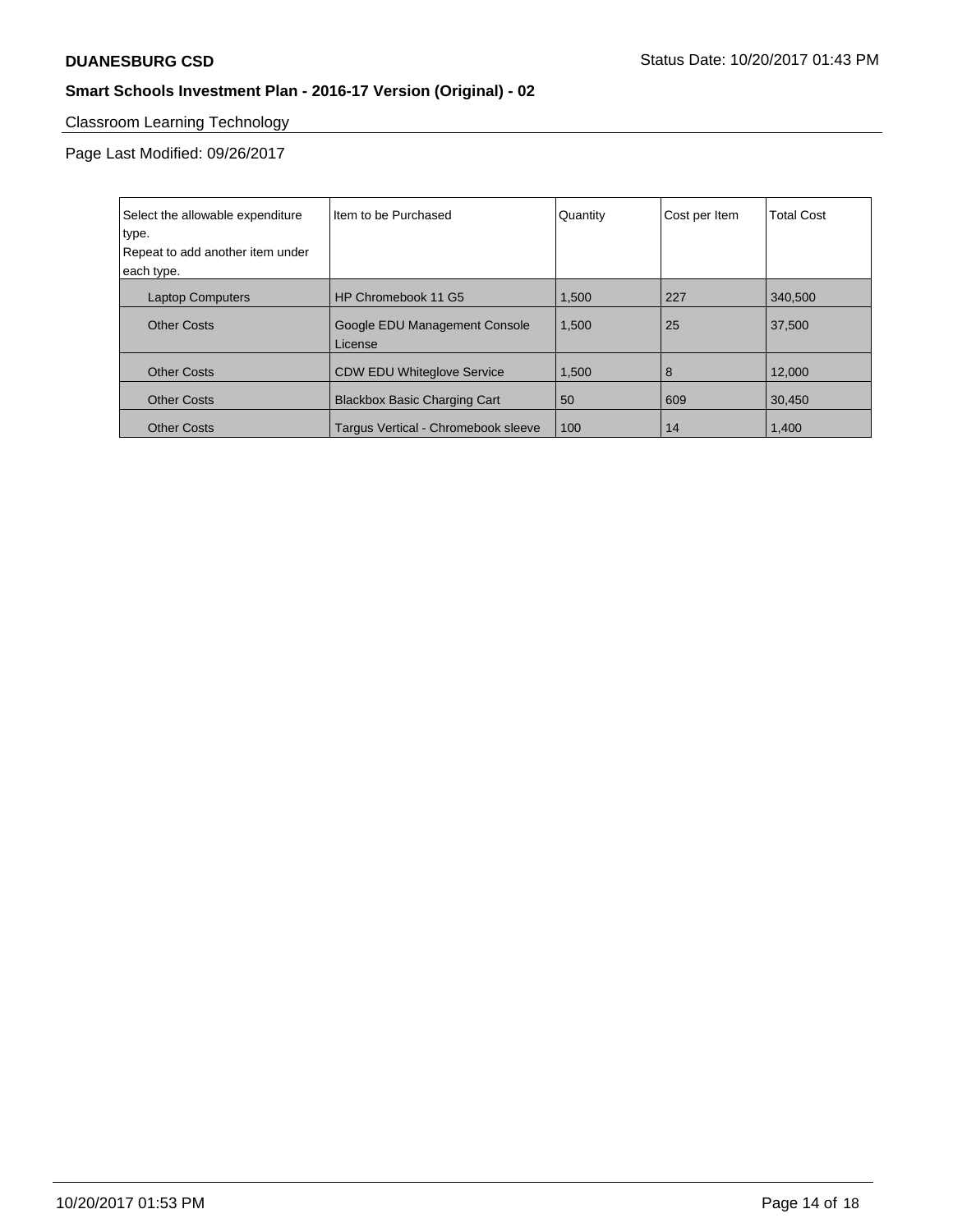### Pre-Kindergarten Classrooms

Page Last Modified: 09/26/2017

**1. Provide information regarding how and where the district is currently serving pre-kindergarten students and justify the need for additional space with enrollment projections over 3 years.**

(No Response)

- **2. Describe the district's plan to construct, enhance or modernize education facilities to accommodate prekindergarten programs. Such plans must include:**
	- **Specific descriptions of what the district intends to do to each space;**
	- **An affirmation that pre-kindergarten classrooms will contain a minimum of 900 square feet per classroom;**
	- **The number of classrooms involved;**
	- **The approximate construction costs per classroom; and**

**- Confirmation that the space is district-owned or has a long-term lease that exceeds the probable useful life of the improvements.**

(No Response)

**3. Smart Schools Bond Act funds may only be used for capital construction costs. Describe the type and amount of additional funds that will be required to support ineligible ongoing costs (e.g. instruction, supplies) associated with any additional pre-kindergarten classrooms that the district plans to add.**

(No Response)

**4. All plans and specifications for the erection, repair, enlargement or remodeling of school buildings in any public school district in the State must be reviewed and approved by the Commissioner. Districts that plan capital projects using their Smart Schools Bond Act funds will undergo a Preliminary Review Process by the Office of Facilities Planning.**

**Please indicate on a separate row each project number given to you by the Office of Facilities Planning.**

| Project Number |  |
|----------------|--|
| (No Response)  |  |

**5. If you have made an allocation for Pre-Kindergarten Classrooms, complete this table.**

**Note that the calculated Total at the bottom of the table must equal the Total allocation for this category that you entered in the SSIP Overview overall budget.**

|                                          | Sub-Allocation |
|------------------------------------------|----------------|
| Construct Pre-K Classrooms               | (No Response)  |
| Enhance/Modernize Educational Facilities | (No Response)  |
| <b>Other Costs</b>                       | (No Response)  |
| <b>Totals:</b>                           | 0              |

**6. Please detail the type, quantity, per unit cost and total cost of the eligible items under each sub-category. This is especially important for any expenditures listed under the "Other" category. All expenditures must be capital-bond eligible to be reimbursed through the SSBA. If you have any questions, please contact us directly through smartschools@nysed.gov.**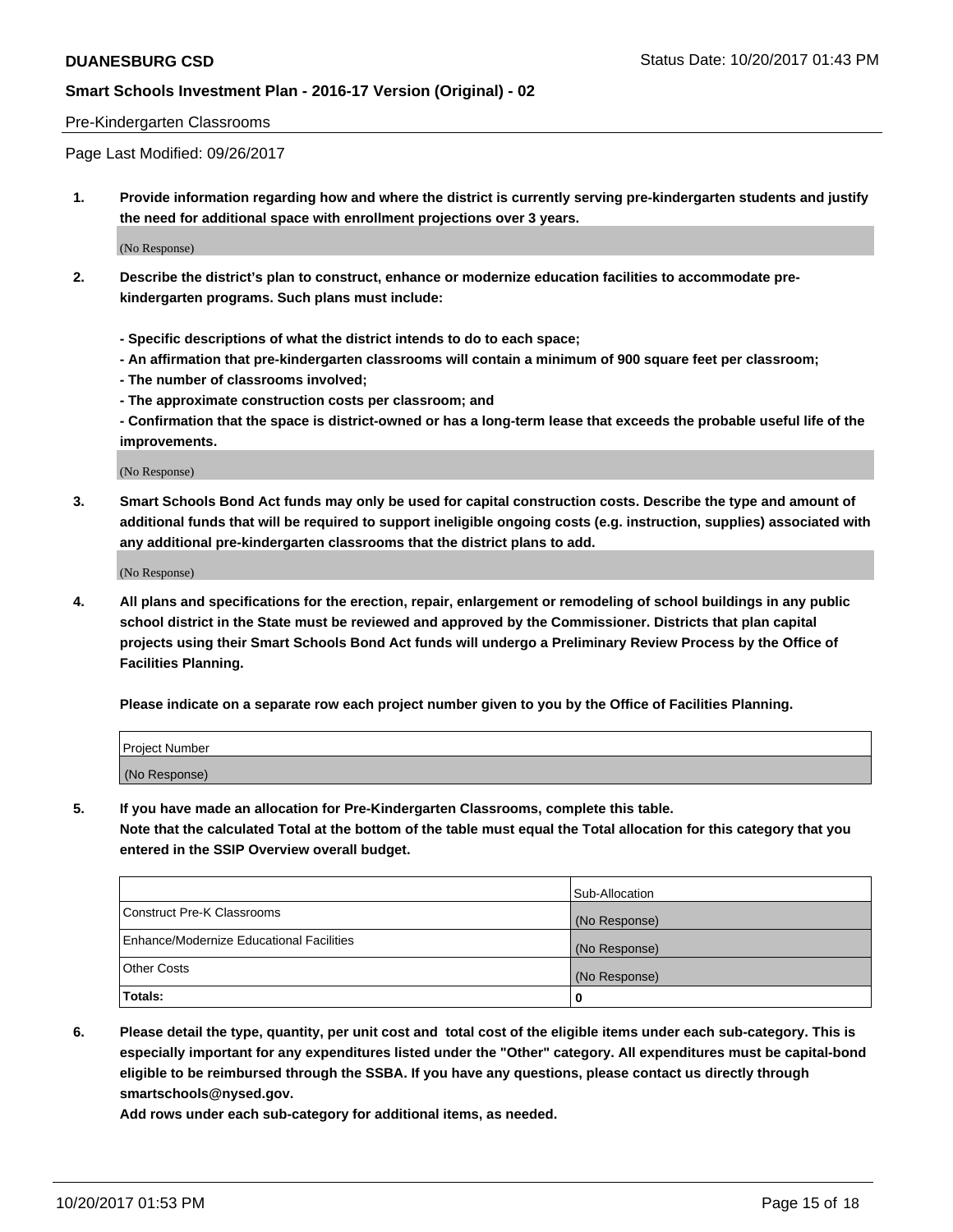# Pre-Kindergarten Classrooms

Page Last Modified: 09/26/2017

| Select the allowable expenditure | Item to be purchased | Quantity      | Cost per Item | <b>Total Cost</b> |
|----------------------------------|----------------------|---------------|---------------|-------------------|
| type.                            |                      |               |               |                   |
| Repeat to add another item under |                      |               |               |                   |
| each type.                       |                      |               |               |                   |
| (No Response)                    | (No Response)        | (No Response) | (No Response) | (No Response)     |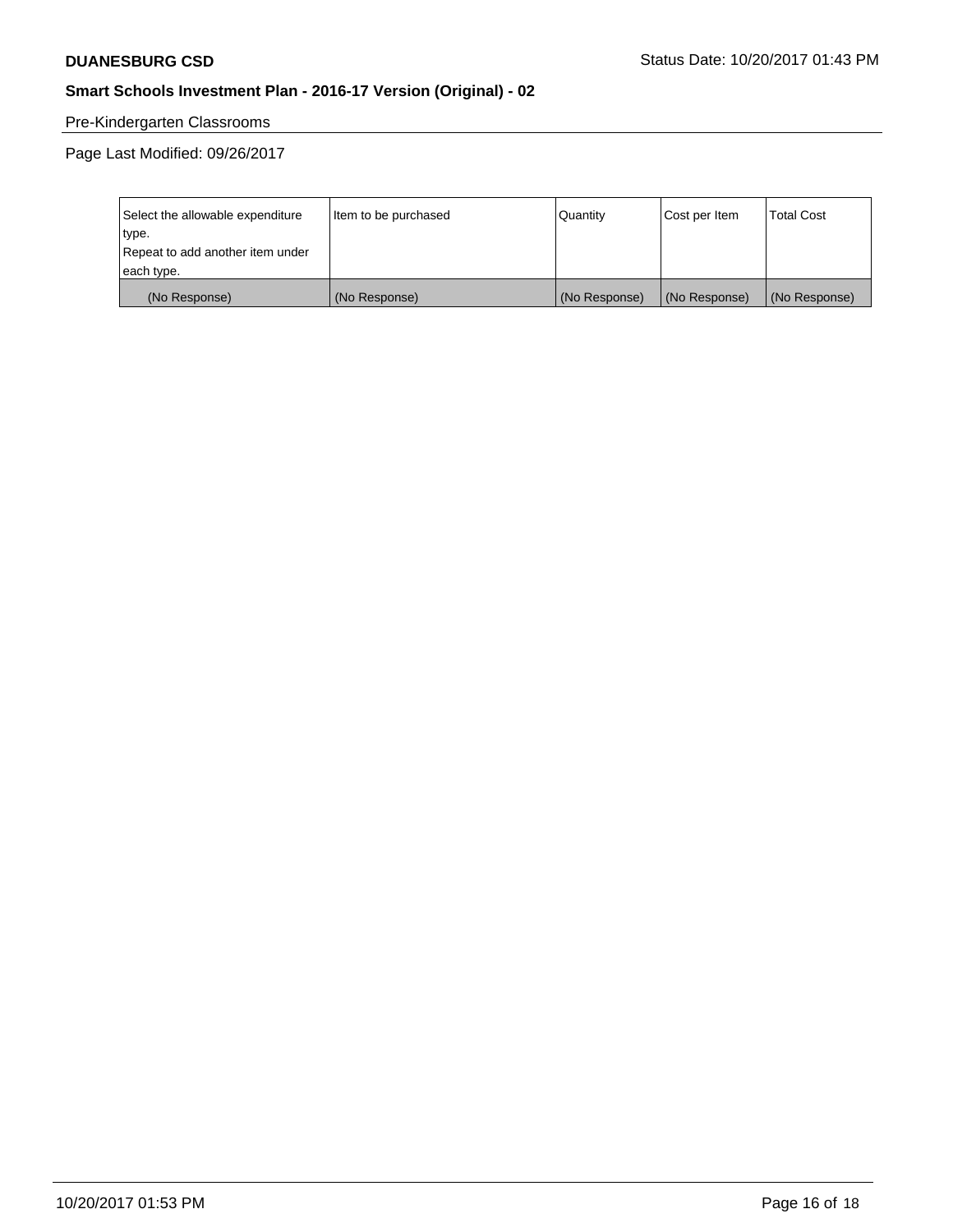Replace Transportable Classrooms

Page Last Modified: 09/26/2017

**1. Describe the district's plan to construct, enhance or modernize education facilities to provide high-quality instructional space by replacing transportable classrooms.**

(No Response)

**2. All plans and specifications for the erection, repair, enlargement or remodeling of school buildings in any public school district in the State must be reviewed and approved by the Commissioner. Districts that plan capital projects using their Smart Schools Bond Act funds will undergo a Preliminary Review Process by the Office of Facilities Planning.**

**Please indicate on a separate row each project number given to you by the Office of Facilities Planning.**

| <b>Project Number</b> |  |
|-----------------------|--|
| (No Response)         |  |

**3. For large projects that seek to blend Smart Schools Bond Act dollars with other funds, please note that Smart Schools Bond Act funds can be allocated on a pro rata basis depending on the number of new classrooms built that directly replace transportable classroom units.**

**If a district seeks to blend Smart Schools Bond Act dollars with other funds describe below what other funds are being used and what portion of the money will be Smart Schools Bond Act funds.**

(No Response)

**4. If you have made an allocation for Replace Transportable Classrooms, complete this table. Note that the calculated Total at the bottom of the table must equal the Total allocation for this category that you entered in the SSIP Overview overall budget.**

|                                                | Sub-Allocation |
|------------------------------------------------|----------------|
| Construct New Instructional Space              | (No Response)  |
| Enhance/Modernize Existing Instructional Space | (No Response)  |
| <b>Other Costs</b>                             | (No Response)  |
| Totals:                                        | 0              |

**5. Please detail the type, quantity, per unit cost and total cost of the eligible items under each sub-category. This is especially important for any expenditures listed under the "Other" category. All expenditures must be capital-bond eligible to be reimbursed through the SSBA. If you have any questions, please contact us directly through smartschools@nysed.gov.**

| Select the allowable expenditure | Item to be purchased | Quantity      | Cost per Item | <b>Total Cost</b> |
|----------------------------------|----------------------|---------------|---------------|-------------------|
| type.                            |                      |               |               |                   |
| Repeat to add another item under |                      |               |               |                   |
| each type.                       |                      |               |               |                   |
| (No Response)                    | (No Response)        | (No Response) | (No Response) | (No Response)     |